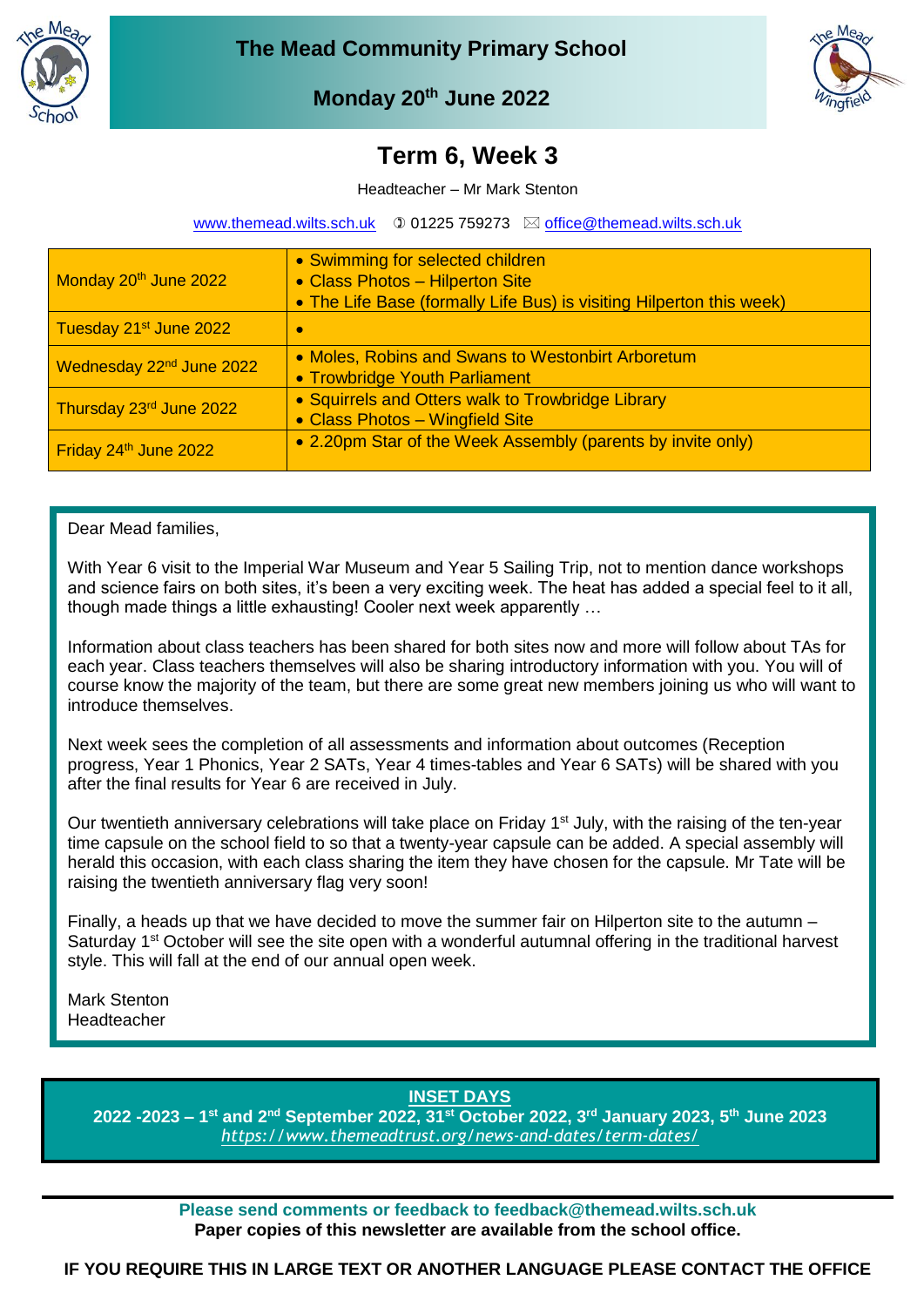

**Monday 20th June 2022**



## **Follow us**

Wingfield Facebook and twitter are now both @MeadatWingfield Hilperton Facebook and twitter are now both @MeadatHilperton Hilperton Nursery Facebook and Twitter are now both @MeadatOrchard



Foxes and Wolves to London Trip Theorem 1997 Y5 Sailing Day

# **Family Gardening Club**

We now have 2 spare plots available with immediate starts. Please email Mel Jacob on meliacob@icloud.com for more information.

## **Reporting children's absence to the school**

It is no longer a requirement to report Covid cases. The guidance is that children who have tested positive for Covid should isolate for at least three days and be clear of a temperature for 24 hours without the use of medication.

Please can you let the office know of any absence by calling the school absence line each day your child is unwell.

Thank you for your assistance in helping us keep everyone safe.

#### **Reminder - After School Care Bookings**

Please note that the ASC booking system on Arbor is not available from 11am for same day bookings. However, bookings for future dates can still be made. We will of course be able to make bookings for exceptional circumstances, but you will need to phone the school office to arrange this.

> **Please send comments or feedback to feedback@themead.wilts.sch.uk Paper copies of this newsletter are available from the school office.**

**IF YOU REQUIRE THIS IN LARGE TEXT OR ANOTHER LANGUAGE PLEASE CONTACT THE OFFICE**